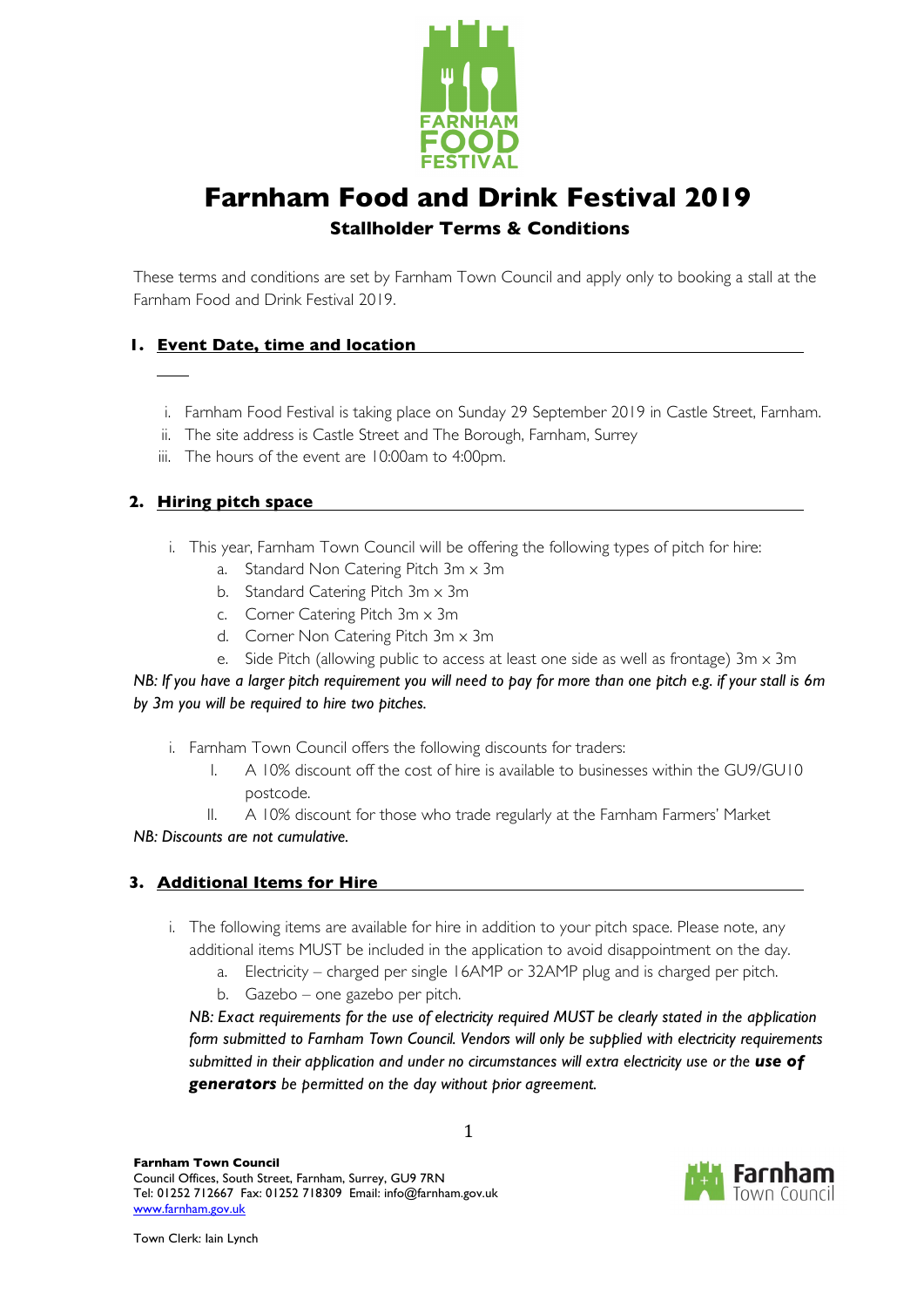

c. Tables – maximum two tables per pitch.

# **4. Description of Goods**

- i. Stallholders may only sell the goods they originally identified on their application form, unless otherwise agreed with Farnham Town Council.
- ii. Farnham Town Council requires traders to sell goods in accordance to the theme of the event they are trading at, and reserve the right to refuse an application on this basis.

# **5. Sale of Alcohol**

Stallholders wishing to sell alcohol for consumption on or off the premises MUST:

- i. Employ staff over the age of 18.
- ii. Employ at least one personal licence holder.
- iii. Provide a copy of the Personal Licence to Farnham Town Council with their application form.
- iv. Train other employees in the law regarding the sale of alcohol and keep written records.
- v. Operate a Challenge 25 policy and only accept a passport, photo driving license or ID cards bearing the PASS hologram as forms of identification.
- vi. Comply with all local and national laws including the Licensing Act 2003.

# **6. Health & Safety**

Stall holders wishing to sell food for consumption on or off the premises MUST:

- i. Comply with all local and national laws and regulations regarding the production, labelling, display, storage and sale of produce and relevant trading standards legislation.
- ii. All catering stalls must be staffed by a Basic Food Hygiene Certificate holder and a copy of the certificate must be provided with the stallholder's application form.

*Further advice can be obtained from Waverley Borough Council Environmental Health (Tel: 01483 523333) and Surrey County Council Trading Standards (Tel: 03456 009009).*

## **7. Setting Up, Packing Away & Parking**

i. Farnham Town Council will allocate set up times to ease congestion on the day.

#### **ii. Stallholders will need to adhere to the times given to them.**

- iii. Two vehicles per stall is permitted onto the site to unload goods.
- iv. On arrival, stallholders must immediately unload their goods quickly and efficiently.
- v. Once goods are unloaded, stallholders must remove their vehicles from the site and park in the car park nearby as directed by the Events Officer is the confirmation details sent prior to the festival.

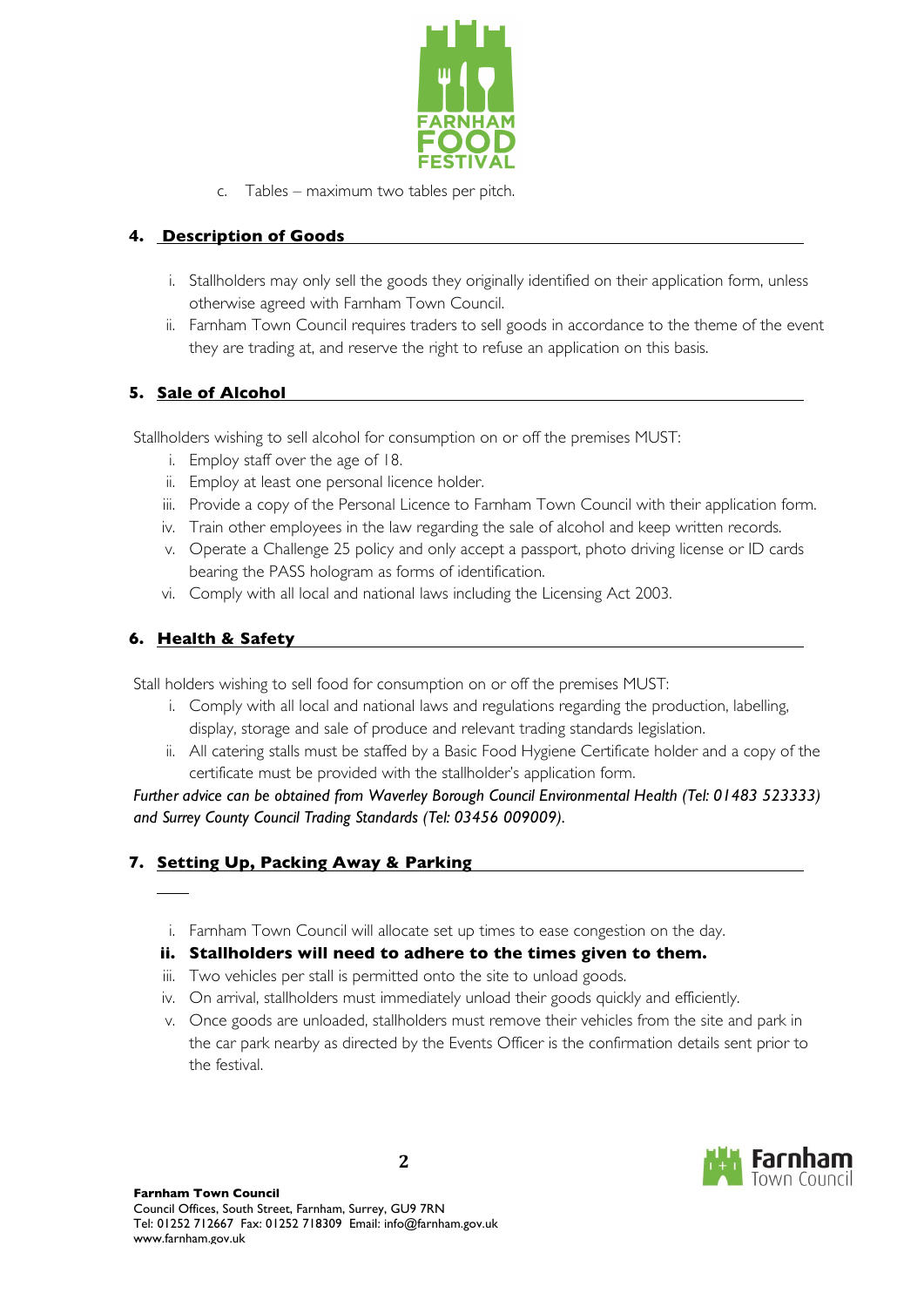

- vi. All vehicles must be removed from the site by 9.30am and will not be allowed back on site until after the event has finished from 4.30pm. This will be a decision made by the event manager on site on the day based on public safety.
- vii. **Stallholders may only begin packing up once the event has finished. Under no circumstances may a stallholder pack up or leave the site before 4.30pm.**

# **8. Extreme Weather Conditions**

i. A risk assessment will be carried out on site by Farnham Town Council on the morning of the event. If the weather conditions are deemed a risk to the public's health and safety, the event may be cancelled, but no refunds would be payable.

# **8. Rubbish Disposal**

- i. Stallholders are responsible for their own rubbish and must dispose of it carefully in the bins provided.
- ii. If the bins are full, stallholders are responsible for taking their own rubbish away with them although Farnham Town Council will make every effort to ensure there are sufficient waste disposal facilities on site throughout the day.
- iii. Failure to dispose of the rubbish in a litter bin will result in an additional fee of **£75** charged to the stallholder responsible.
- iv. Stallholders requiring a catering pitch must provide 2 large bins beside their stall for customers to dispose of their rubbish.

## **10. Smoking and Animal Policy**

i. There is a strict no smoking policy and no 'live' animals on any stalls.

# **11. Payment**

- i. Payment MUST be submitted in full within one month of submitting their application form.
- ii. If an application is rejected, payment will be returned in full to the applicant.
- iii. Payment should be made by BACS payment, cash or cheque, payable to **Farnham Town Council**. *Please state your business name as a reference for BACS payment*. BACS details: Sort code: 40 21 05. Account number: 31141023. HSBC Farnham Town Council
- iv. Confirmation of payment and the booking will be acknowledged to the applicant. Once a booking is confirmed, no refunds will be administered in the event of cancellation or no-shows.

## **12. Cancellation**

If a stallholder cancels their attendance at the Farnham Food Festival, the following refund policy will apply:

**3**

i. Cancellation by  $27$  June – Full refund.